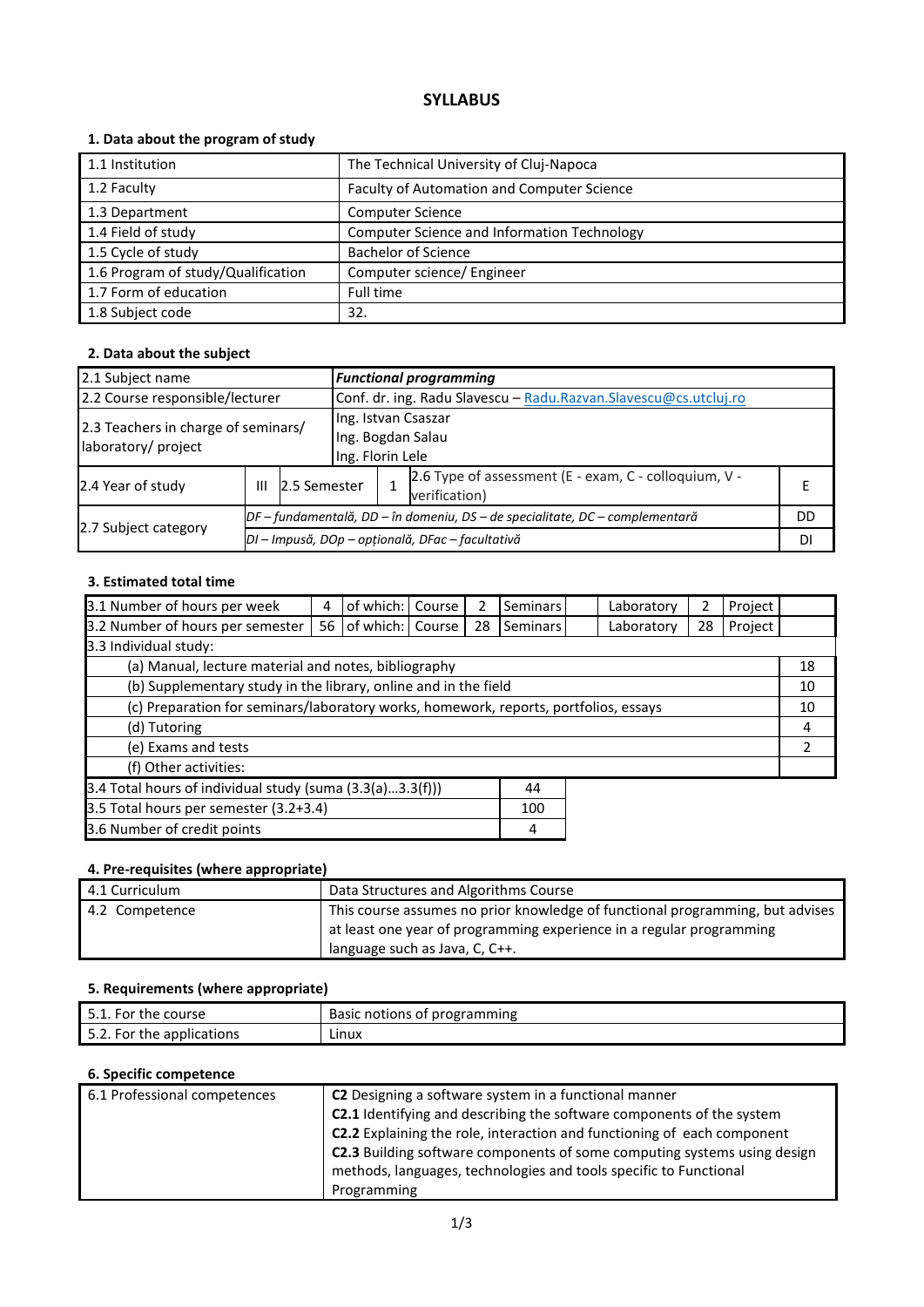|                       | <b>C2.4</b> Implementing the software components<br>$\frac{1}{2}$ C2.5 Evaluating the functional and non-functional characteristics of the |  |
|-----------------------|--------------------------------------------------------------------------------------------------------------------------------------------|--|
|                       | computing systems using specific metrics                                                                                                   |  |
| 6.2 Cross competences | N/A                                                                                                                                        |  |

# **7. Discipline objective (as results from the** *key competences gained***)**

| 7.1 General objective   | Increasing the ability to develop more correct and concise code via the<br>functional paradigm (immutability, formal proof of code correctness, easy<br>parellelization) and to understand its underpinning formalism (lambda<br>calculus) |
|-------------------------|--------------------------------------------------------------------------------------------------------------------------------------------------------------------------------------------------------------------------------------------|
| 7.2 Specific objectives | Writing better code with the concepts introduced by functional programming:<br>high order functions, lazy evaluation, lambda calculus, infinite structures,<br>recursion as main way of performing iteration, formal proofs                |

#### **8. Contents**

| 8.1 Lectures                                                                                                                                                                                                                                                                                                                         | Hours          | Teaching methods                                    | <b>Notes</b> |  |  |
|--------------------------------------------------------------------------------------------------------------------------------------------------------------------------------------------------------------------------------------------------------------------------------------------------------------------------------------|----------------|-----------------------------------------------------|--------------|--|--|
| Introduction. Programming Paradigms                                                                                                                                                                                                                                                                                                  | $\overline{2}$ |                                                     |              |  |  |
| Basic concepts of programming in Haskell, ML: functions, constants,<br>primitive data types, recursion, tuples, infix operators, evaluation.                                                                                                                                                                                         |                |                                                     |              |  |  |
| Basic concepts: local declarations, polymorphism.                                                                                                                                                                                                                                                                                    |                |                                                     |              |  |  |
| Lists: list construction, basic operations on lists.                                                                                                                                                                                                                                                                                 |                |                                                     |              |  |  |
| Lists: polymorphic equality.                                                                                                                                                                                                                                                                                                         | 2              |                                                     |              |  |  |
| Lists: list operators (generators, filters, list expressions).                                                                                                                                                                                                                                                                       | $\overline{2}$ |                                                     |              |  |  |
| Trees: alternative data, pattern matching, exceptions, binary trees<br>(list-tree conversions).                                                                                                                                                                                                                                      | $\overline{2}$ |                                                     |              |  |  |
| Trees: binary trees (binary search trees, AVL balanced trees,                                                                                                                                                                                                                                                                        |                | (Onsite/onlie) Slides,                              |              |  |  |
| examples (operations on sets)).                                                                                                                                                                                                                                                                                                      | $\overline{2}$ | Demos on the                                        |              |  |  |
| Trees: binary trees (examples (Huffman codes)), propositional<br>reasoner (example).                                                                                                                                                                                                                                                 | $\overline{2}$ | whiteboard,<br>New examples                         |              |  |  |
| Quick individual work<br>Higher-order functions: anonymous functions, partial application,<br>(1 minute)<br>functions as data, data as functions, combinator functions,<br>$\overline{2}$<br>functionals for lists (list operator style, style without lists).                                                                       |                |                                                     |              |  |  |
| Infinite data: lazy evaluation, unbounded objects,<br>circular<br>structures.                                                                                                                                                                                                                                                        | $\overline{2}$ |                                                     |              |  |  |
| Transformation and reasoning: structural induction, equivalence of                                                                                                                                                                                                                                                                   |                |                                                     |              |  |  |
| functions, structural induction on trees, induction on number of                                                                                                                                                                                                                                                                     | $\overline{2}$ |                                                     |              |  |  |
| nodes, general principle of induction.                                                                                                                                                                                                                                                                                               |                |                                                     |              |  |  |
| Lambda calculus: Lambda notation, conversions, combinators.                                                                                                                                                                                                                                                                          | $\overline{2}$ |                                                     |              |  |  |
| Para-functional programming: basic language, mapped expressions,                                                                                                                                                                                                                                                                     |                |                                                     |              |  |  |
| eager expressions.                                                                                                                                                                                                                                                                                                                   | $\overline{2}$ |                                                     |              |  |  |
| Bibliography                                                                                                                                                                                                                                                                                                                         |                |                                                     |              |  |  |
| Haskell - A Purely Functional Language, http://www.haskell.org/<br>1.<br>G. Hutton. Programming in Haskell, 2nd edition Cambridge University Press, 2016<br>2.<br>M. Lipovaca. Learn You a Haskell for Great Good. No Starch Press, 2011.<br>3.<br>Raul Rojas, A Tutorial Introduction to the Lambda Calculus, FU Berlin, 2015<br>4. |                |                                                     |              |  |  |
| 8.2 Applications - Seminars/Laboratory/Project                                                                                                                                                                                                                                                                                       | <b>Hours</b>   | Teaching methods                                    | <b>Notes</b> |  |  |
|                                                                                                                                                                                                                                                                                                                                      |                |                                                     |              |  |  |
| Introduction in Functional Programming using Elm                                                                                                                                                                                                                                                                                     | 2              |                                                     |              |  |  |
| Elm Types                                                                                                                                                                                                                                                                                                                            | $\overline{2}$ | (Onsite/online)                                     |              |  |  |
| Lists and Recursivity                                                                                                                                                                                                                                                                                                                | 2              | Exercises and problem                               |              |  |  |
| Higher order Functions in Elm                                                                                                                                                                                                                                                                                                        | 2              | solving, implementing                               |              |  |  |
| Miniapplication in Elm                                                                                                                                                                                                                                                                                                               | 2              | functions on the<br>computer,<br>Tracing algorithms |              |  |  |
| Miniapplication in Elm                                                                                                                                                                                                                                                                                                               | 2              |                                                     |              |  |  |
| Introduction in Haskell and ML                                                                                                                                                                                                                                                                                                       | $\overline{2}$ | Miniprojects                                        |              |  |  |
| ML Lists, Recursion,.                                                                                                                                                                                                                                                                                                                | $\overline{2}$ |                                                     |              |  |  |
| ML type checking                                                                                                                                                                                                                                                                                                                     | $\overline{2}$ |                                                     |              |  |  |